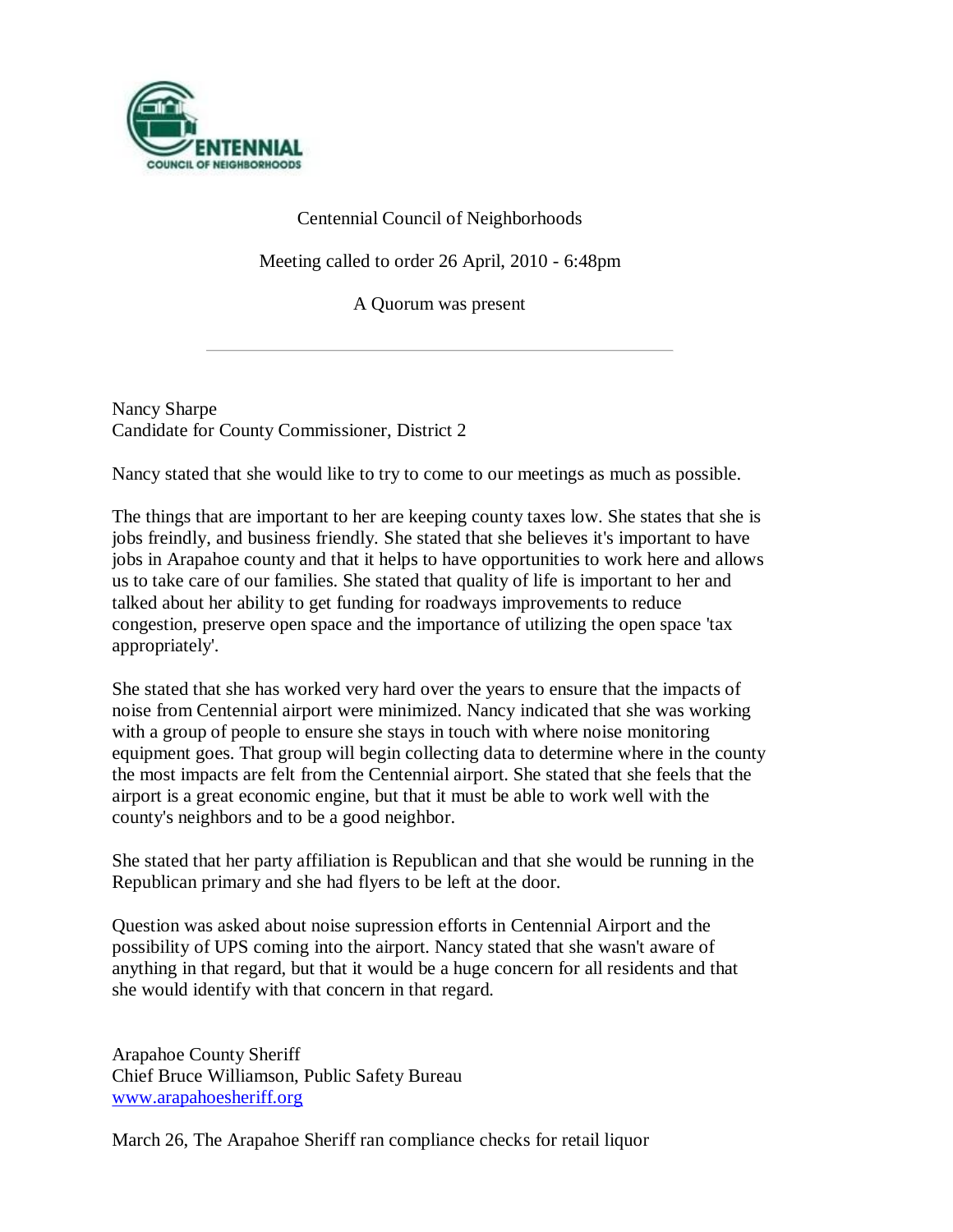establishements in the city and in the county (done every year). The State supplies grant money to the department to help enforce underage drinking laws. There were two establishments in their jurisdiction which were caught serving to underage minors, one in Centennial and the other in unincorporated Arapahoe County. Chief Williamson detailed several stories on the use of underage cadets (over 18 but under 21) and how they help in this regard.

Chief Williamson talked about the recent bank robberies and the arrest of the 'limping latex' bandit.

The Chief detailed several recent incidents of lightning storms and the damage done by the lightning to houses. The strike blew out all the drywall from the ceiling on one house due to overpressurization. No injuries, but an interesting story.

Recently, the department was conducting a search for a mischief maker with a tracker dog. While following the trail left by the mischief maker, the dog alerted on an open basement window. Believing the perpetrator to be inside, the Sheriff knocked on the door and explained to the resident what they thought had happened. The resident gave permission to search the house. Another resident of the house indicated to the officers that he was a medical marijuana provider and that he had 25 plants growing in the basement. The Sheriff searched the house and determined that the perpetrator they were looking for was not in the house. Chief Williamson discussed the issues as it relates to happening upon a 'find' of that nature in today's Amendment 20 environment. Part of the concern is that, in that environment, any plants seized will have to be kept alive until all of the upcoming legislation is 'hammered' out. The department is not in the business of growing and/or keeping plants alive.

The Chief talked about a recent burglary where greater than \$230,000 was burglarized from a residence.

A question was asked about the recent statewide "click-it or ticket" campaign wherein Arapahoe County discovered a number of stolen cars during the event. Chief Williamson said that it's not uncommon for that to happen while the campaign is in effect.

Chief Williamson talked about the 4 license plate readers that some of the county Sheriff cars have. The LPR is a 360 degree camera attached to a patrol car that takes pictures of the license plates of the cars it passes and runs the plate through the database(s) to determine if the car is stolen etc.

A question was asked about a body which was recently found in a car in the area of Heritage Place neighborhood. The Chief indicated that had been a suicide. Another question was asked about the young man killed in the Willow Creek area. Chief Williamson said that case had been filed and that they were waiting for the DA to take action.

A question was asked regarding the previous information with respect to the lightning hitting the house. "Does that indicate that we should not hang out in the upstairs of your house during a lightning storm". Chief Williamson deferred to Fire Chief Qualmann, who answered that sometimes lightning does really strange things and in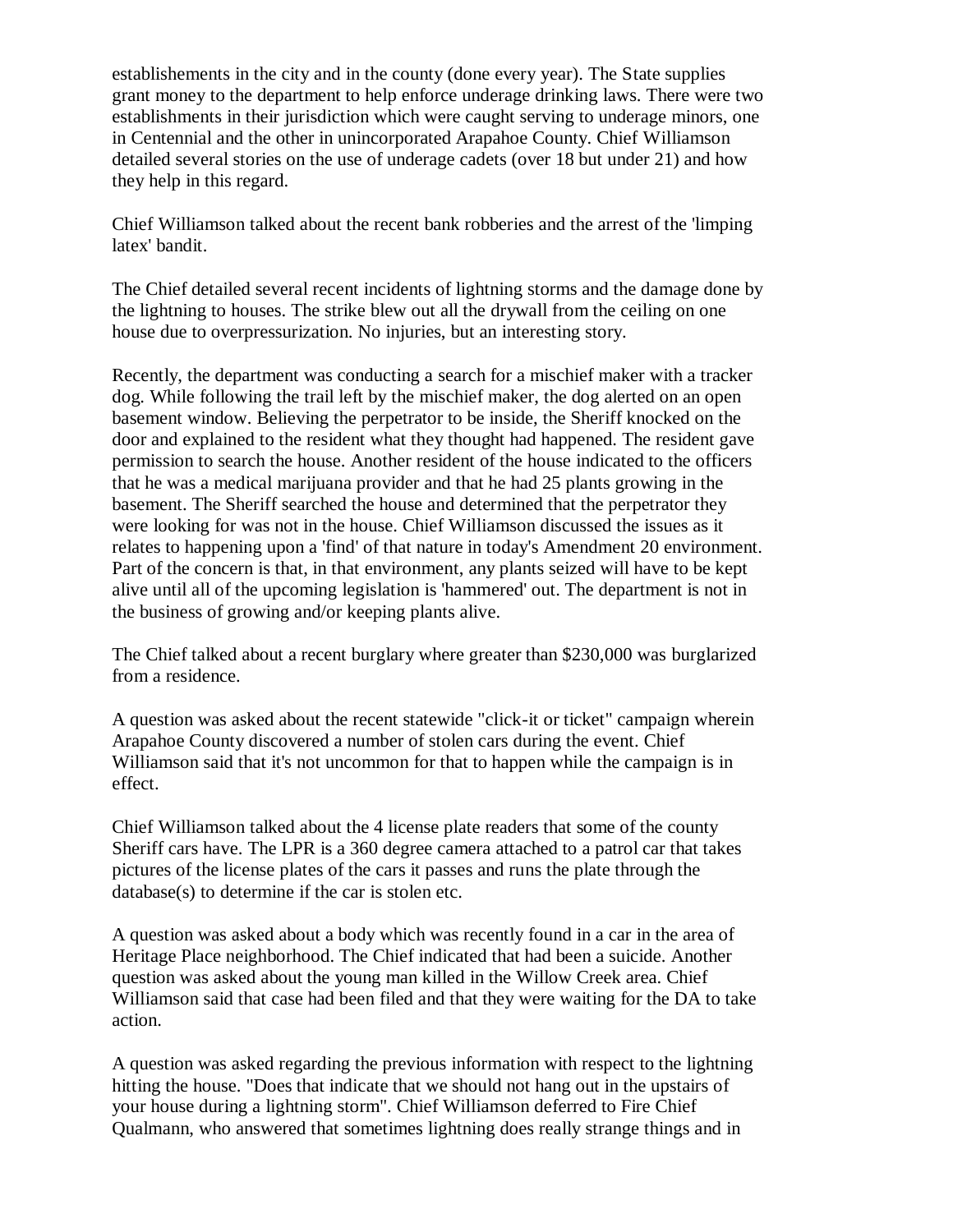the end there is no absolute safe place to be. Some places tend to be safer than others.

# Fire Districts

Chief Dan Qualman, South Metro Fire Rescue Authority [\[www.cfpd.org\]](http://www.cfpd.org/)[\[www.littletongov.org\]](http://www.littletongov.org/)[\[www.parkerfire.org\]](http://www.parkerfire.org/)[\[www.southmetro.org\]](http://www.southmetro.org/)

# **LITTLETON**

New Medic unit for Littleton will be arriving in August.

AirLife Memorial (Celebration) event is upcoming May 23rd at Hudson Gardens. It is an annual event which highlights Fire Departments' air ambulances and fire trucks etc.

Mile High Hook and Ladder Fire Muster is on June 19th at Arapahoe Community College. Lots of fire trucks, gear etc. will be there as well.

### CUNNINGHAM

Cunningham EMS open house May 22nd for EMS week from 10am-1pm at Station 3 (Riviera and Picadilly)

House fire due to a lightning strike was reported in Smoky Hill. This was good, heads up reporting by observant neighbors.

2 new board members in May Richard Wells and Nancy Kronk - there was no competition and so they were awarded those positions.

Family Wellness Summit was a big success with 1500+ attendees. Cunningham, South Metro Fire Rescue Authority and Aurora fire department all participated.

# SOUTH METRO FIRE RESCUE AUTHORITY

Ballots are out for the election, make sure you get those in by May 4th.

Parker Fire District election was cancelled due to 2 incumbents running and nobody running against them.

There was a break-in at the South Metro Fire Rescue Authority headquarters where some drugs were stolen. Within a few hours the suspect was in custody. Unfortunately the suspect was an adult son of one of the South Metro Fire Rescue Authority employees. The employee was out of town and the son borrowed the access card to get in the building and then smashed the drug machine to get the drugs.

ISO (Insurance Service Offices) is evaluating the Authority this summer. Process should be done by the end of the year. No valuation change to the insurance rating is expected.

Assistant Chief Mike Dell'Orfano received the National Fire Academy applied research award for his paper on turnout times. There were 4 awards out of 675 papers across the country. This was a pretty big deal.

Chief Qaulman was appointed by Governor Ritter to chair the State's Interoperability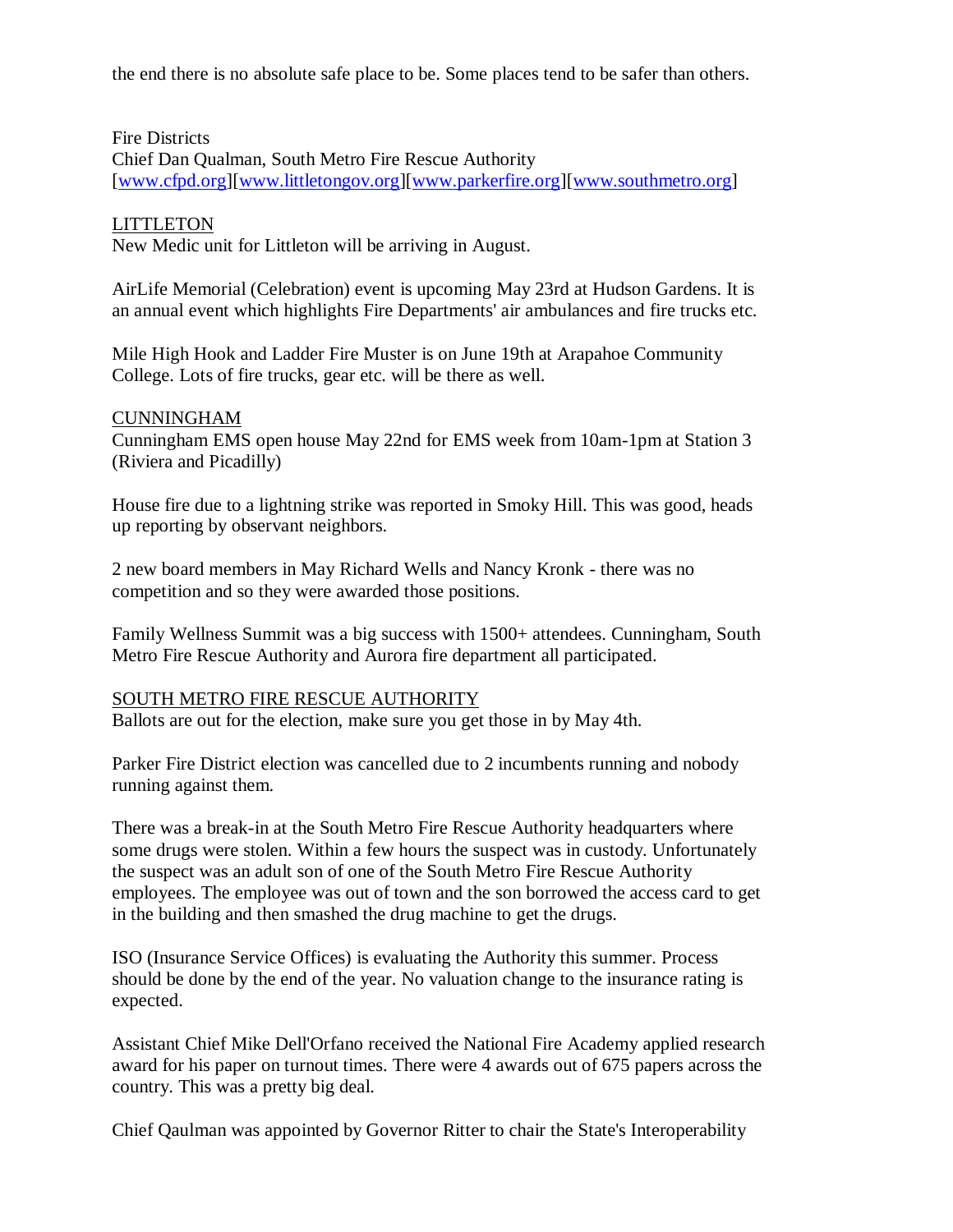Executive Committee which ensures that we can all talk to each other on the radios throughout the state.

Brian Kopp Annual Golf Tournament in memory of Brian Kopp, a firefighter who was killed in an avalanche, will be held on July 12th. Tickets sold out for the Golf in 30 minutes but tickets for the dinner and the auction are still available online at the South Metro Fire Rescue Authority website.

Question was asked about the status of the 'to be built' station house in Estancia. Chief Qualman answered that all capital projects are on hold due to current economic conditions.

Question was asked about the citizens academy. The Chief stated that all the slots were filled for this year and that the next academy would not be held until next year. Signup was through the South Metro Fire Rescue Authority website.

South Suburban Park & Rec District Jean Ray, Community Liaison [www.sspr.org](http://www.sspr.org/)

Jean identified the area served by South Surburban Park and Recreation District.

FREE stuff: Senior Health and Wellness events Lonetree Recreation Center - Tuesday, May 4th - 10am-12pm Buck Recreation Center - Wednesday, May 5th - 10am-12pm Womens Health and Meditation Day Buck Recreation Center - Saturday, May 8th - 9am-12pm Annual Highline Canal Run/Walk (10k Run & 5k run/walk) - Saturday May 8th

Dekovend Park Family Spring Fling Event (Partnered with City of Centennial) 10am - 2pm after run/walk

Summer Fun Pass (good for May 29th through Sept 6th) - Allows you to visit all outdoor and indoor pools for 1 fee.

SSPR election is underway. Return ballots by May 4th at any recreation center or at the head office.

Candidates have bios online at http://www.sspr.org

Question about the article which Jean wrote regarding illegal dumping into the open space. She clarified that putting your clippings etc. over your fence and into the open spacees is illegal. The article also detailed some of the problems with encroachment. For example, one homeowner built an entire patio in the drainage way... which was completely illegal. Other items have been trees planted in the drainageway etc.

Arapahoe County Nancy Doty, Clerk & Recorder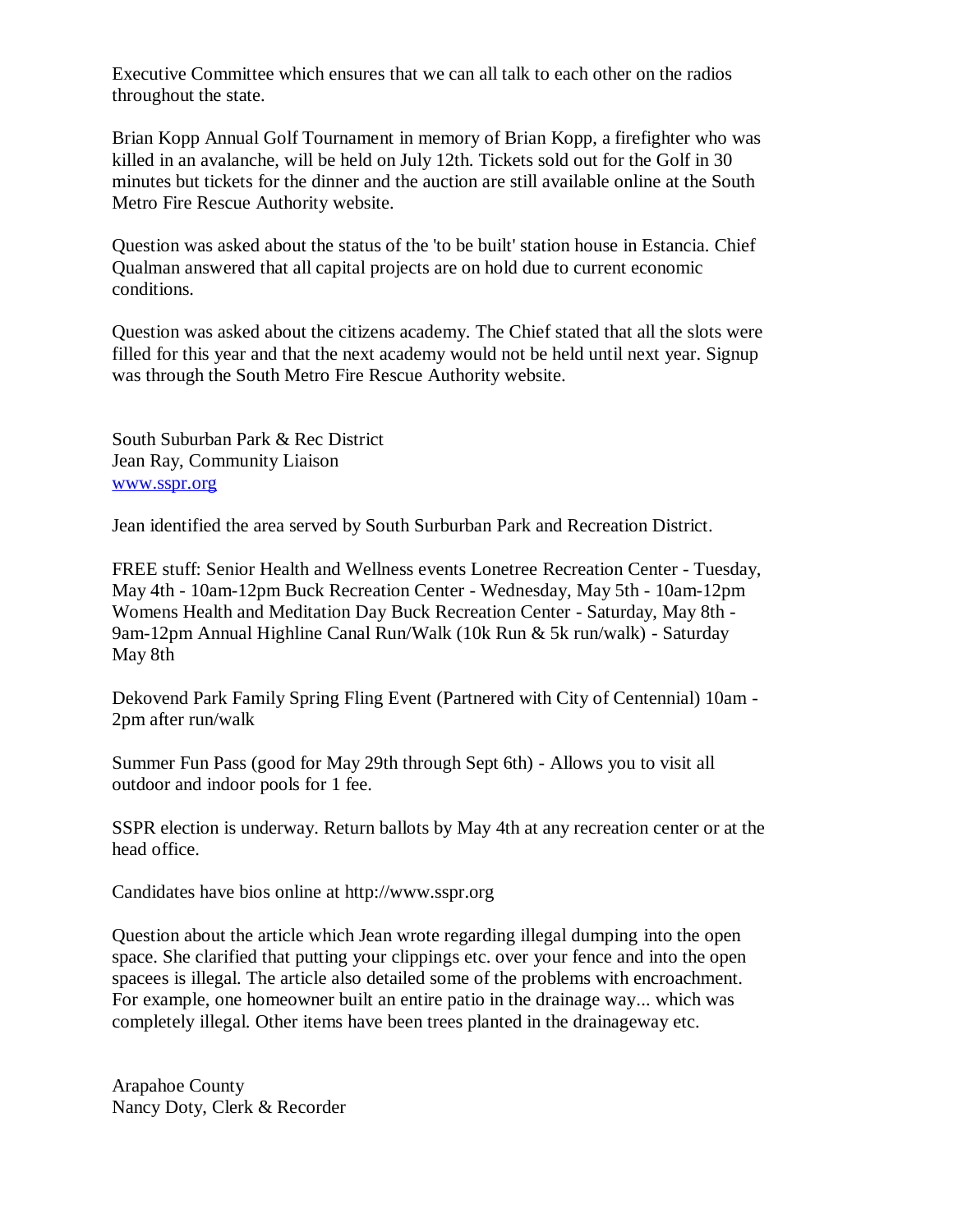Nancy attended this CenCON meeting to talk about the upcoming Arapahoe County elections and voter registration. She was assisted by Mary Whitley.

Nancy's presentation lasted approximately 35 minutes and covered a variety of topics such as: demographics of past elections, Federal offices up for election in 2010, State offices up for election in 2010, County offices up for election in 2010, an introduction to the new Arapahoe County election website, and some other Arapahoe County Election information.

The presentation slides are available at [the arapahoevote.org website.](http://assets01.connect.clarityelections.com/Assets/Connect/RootPublish/arapahoe-co.connect.clarityelections.com/2010/~2010Arap%20Demographics%20%28Web%29.pdf.pdf)

CenCON Business Minutes Christopher Raab, Secretary Don Doer moved to approve minutes. Paul Schauer(sp?) seconded the motion. The motion carried.

Treasurer Report Don Strickland, Treasurer

17 Members have paid dues for 2010-2011

Member count: 56

April 26, 2010

## **Checking:**

|           | Previous Balance: \$416.02 |                 |
|-----------|----------------------------|-----------------|
| Deposits: |                            |                 |
|           |                            | Dues: \$330.00  |
|           |                            | \$120.00        |
| Expenses: |                            |                 |
|           |                            | Admin: \$150.00 |
|           | Supplies: \$21.99          |                 |
|           | Current Balance: \$694.03  |                 |
|           |                            |                 |

### **Savings:**

Previous Balance: \$2189.76 Interest: \$.46 Current Balance: \$2190.22

A reading of those HOA's who have paid dues already was made. Antelope POA; Southglenn CA; Parkborough HOA; Highlands 360; Heritage Greens Assoc; Chenago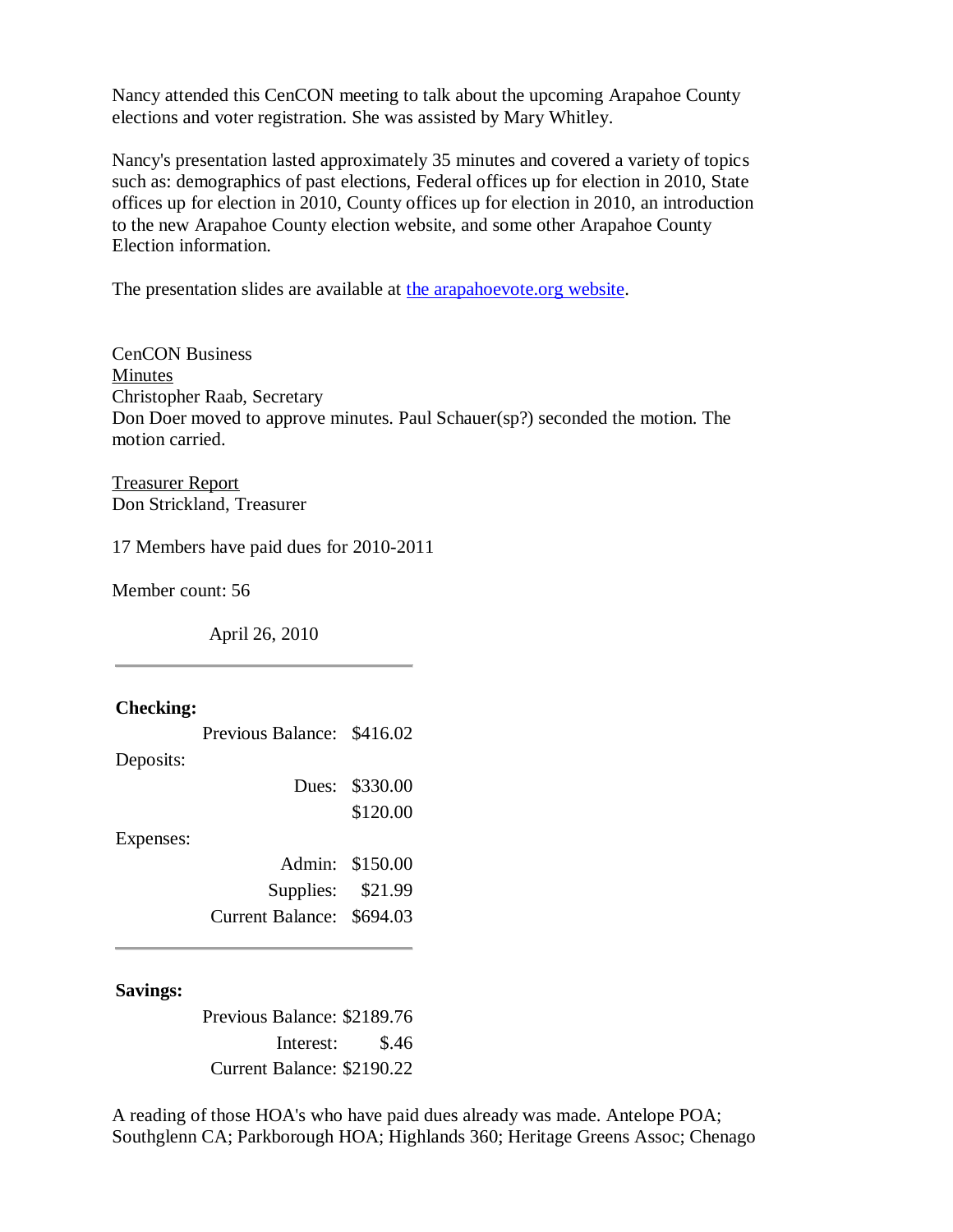HOA; Fox Hill HOA; Parkview Highlands HOA; Homestead in the Willows HOA; Homestead Village II; Greenfield Master OA; Arapahoe Highlands CA; Willow Creek I HOA; Sanctuary on the Park HOA; Piney Creek Maintenance Assoc.; Nob Hill Ridgeview; Knolls Townhouse Assoc.; Greenwood South HOA

Number of members who have paid dues was adjusted to 18.

Membership Andrea Suhaka, VP Membership Nothing to report

Plans C.J. Whelan, 2nd Vice President

No plans to report.

C.J., who also serves on the City of Centennial budget committee, commented on the projections for the city in the next few years if the revenue cutting amendments, which will be put to the voters, were to pass. He stated that the city would cease to function with cuts of that magnitude.

President's Report Gerry Cummins, President

July meeting is typically a field trip. Gerry discussed upcoming field trip possibilities with Wayne Reed (Director, City Planning and Development). He indicated that the city does offer 'site tours'. Discussion ensued about venues/site tour possibilities for the July 26th meeting.

A joking suggestion was made that we could tour Medical Marijuana dispensaries, at which point the discussion turned towards the issues facing the City with regard to the future of the management of Medical Marijuana Dispensaries in the state and the city.

Gerry talked about an upcoming issue regarding Video Keno authorization in Colorado, which would have to be presented as a ballot issue. As written, the proposal would place the video keno in bars and racetracks around the state. If you wish to be more involved in this issue (if the resolution makes it out of Senate State Affairs Committee) visit http://www.protectourneighborhoods.org for more information.

Stacy Johnson is promoting a summer market at the Streets of Southglenn on the 2nd or 3rd Sunday every month June, July, and August and wants to put notices in newsletters and will pay for advertising.

HB1278 would have established an Ombudsman for HOA's. The language 'Ombudsman' has been changed to Director of Information' attached to the Division of Real-Estate. This bill will tack on a fee to all HOA's when they register annually to the Secretary of State. The bill is currently headed for the Senate Appropriations committee where there will be an amendment introduced to cap the fee that HOA's would pay when they file. Discussion ensued about the ramifications of the proposed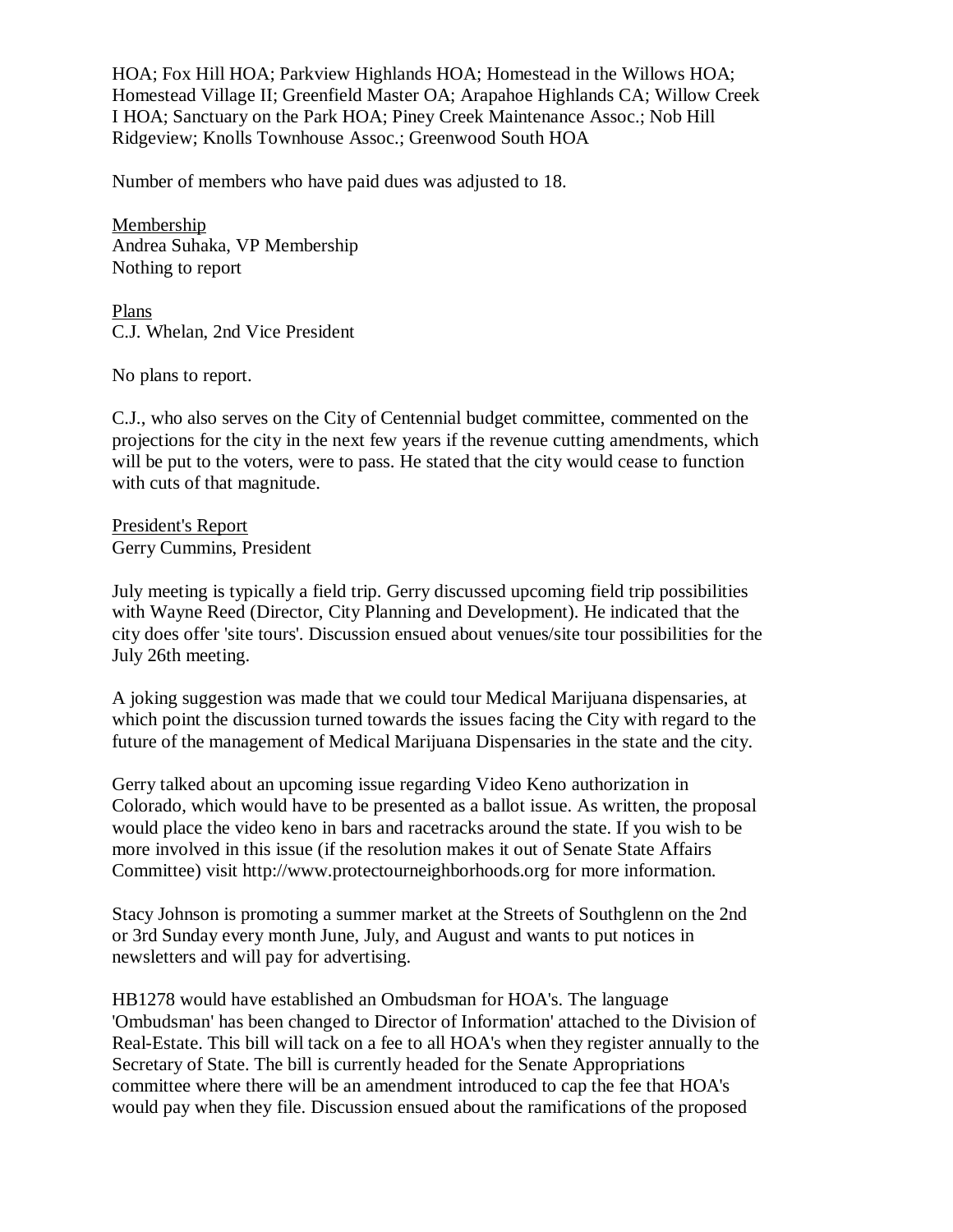Homeowner survey is in the process of being updated and will be getting sent out shortly. Cencon would appreciate a response from your HOA/group.

## CenCON Activities

### Dumpster Day

A CenCON member began a discussion regarding the possibility of organizing an informational outlet (such as South Suburban) which could then publish these local community 'dumpster days'. Discussion ensued wherein multiple HOA reps told about how 'dumpster days' are handled in their respective neighborhoods.

### Bylaw Revisions

Question arose as to whether we base the quorum on the 18 members we have tonight or the 56 that we had the previous month. Gerry felt that we needed to base it on the 56 number from last month. In order to reach a quorum, she indicated that we could either do the vote electronically, or follow the procedure written in the current bylaws and revisit the vote at the next regular meeting, with lower quorum requirements (according to the current bylaws).

It was suggested that the 26 members who were present would cast their vote in person and the Members who were not present would be allowed to cast their vote electronically.

Andrea Suhaka made the motion, "That we vote here with these members and electronically vote to get the rest, ...that we adopt the bylaws as presented". The motion was seconded by Lynn Leader.

The motion carried.

# Election of Officers

All current board members, with the exception of the Secretary, agreed to continue serving. Discussion ensued regarding the replacement of the Secretary position.

A motion was made to continue allowing the current board members to serve in their respective positions and to allow the board to identify and select a new Secretary. Lynn Leader seconded the motion. Further discussion ensued.

The motion carried.

City Transportation Master Plan Andrea Suhaka

At some time in the near future the City would like to have a CenCON representative for the Master Plan advisory committee. Some questions from a presentation that the City gave previously were:

What is a transportation plan? How do you get from point A to point B?

bill.